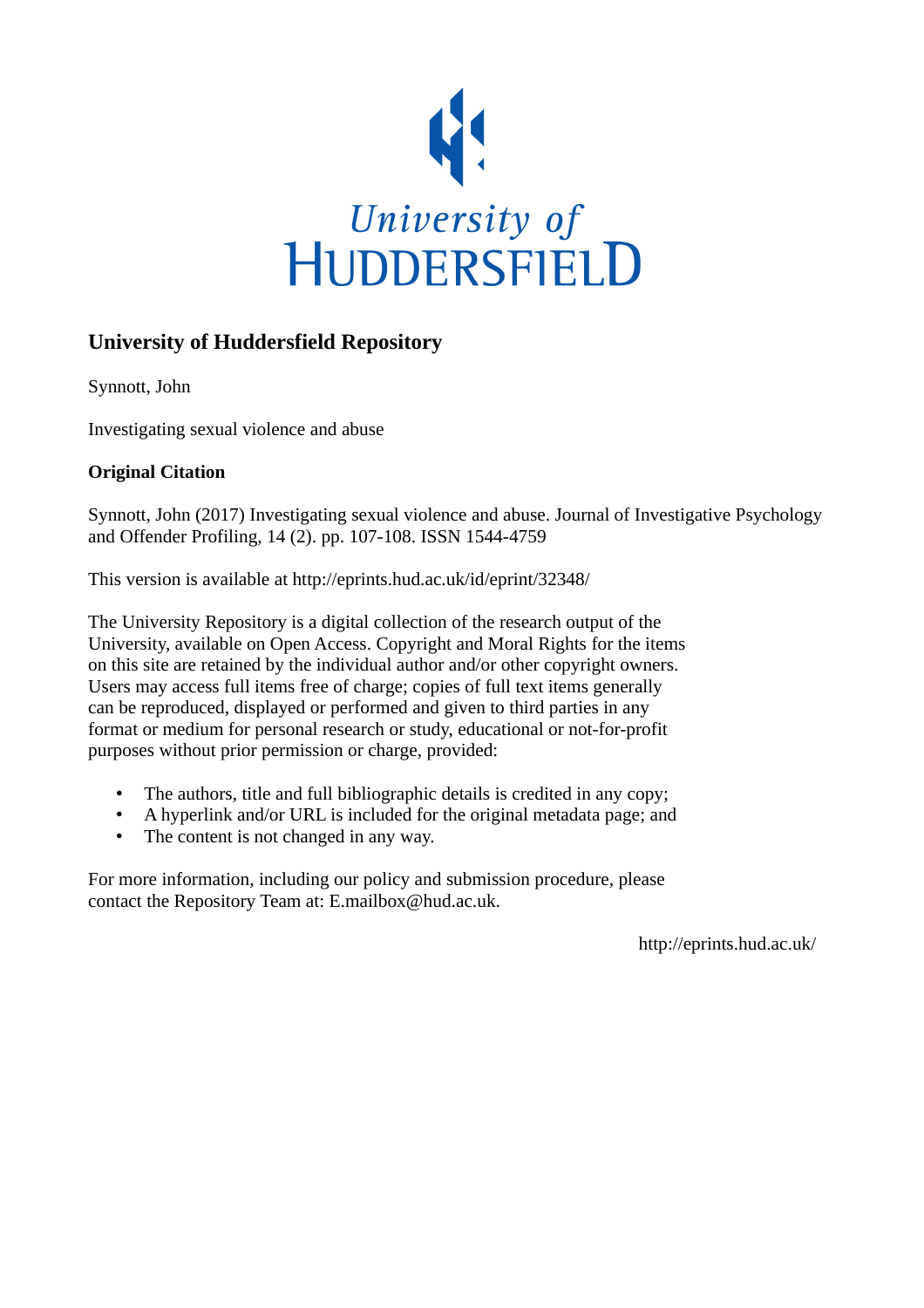## **Investigating Sexual Violence and Abuse**

John Synnott PhD

Department of Psychology, University of Huddersfield, Huddersfield, UK.

This special issue brings together emerging research concerning the issue of *Sexual Violence and Abuse* from around the world. The importance of pulling together research that explores the central topic of sexual violence and abuse is more pressing than ever and having a collection of work using different methodological approaches to unique samples previously unexplored contributes significantly to our understanding towards this type of offence.

One example of the international approach of this special issue can be seen in the work of Yokota and colleaguesfrom Japan who have used multiple correspondence analysis towards the linkage of crimes. Their study builds on a modest but emerging area of research in the field of case linkage and draws on a sample of 720 incidents of serial sexual assault cases from rape, to what they refer to as, forced indecency. Their study found significant differences between linked pairs and unlinked pairs and good accuracy in linking crimes in cases where there was variation within an offenses committed by the same individual.

Building on this international focus the work of Andrew Day, Elli Darwinkel and James Vess uses the classic investigative psychology approach of examining offender characteristics of registered sexual offenders in Australia. Their work aimed to determine the potential barriers that exist in regards to the reporting of this type of crime. The authors present descriptive data from a sample of registered sexual offenders within an Australian jurisdiction and explores the significance of this aspect of information on the identification of persons of interest in active investigations of sexual assault. They report that the development and delivery of responses to sexual offenders both nationally and internationally are informed by a clear understanding of the population under consideration.

Following on from this is the work of Hammond, Ioannou and Fewster who examined myths related to male sexual assault in a UK sample. The central finding of their study was that individuals without any prior knowledge of male sexual victimisation tended to disagree more with male rape myths than those who had knowledge of this form of victimisation. Furthermore, in regards to reporting of offences their work also found that participants were more likely to report offences as victims if the offender was male.

One sample that has been consistently over looked within research on sexual assault, who remain one of the most vulnerable populations, are homeless youth. The meta analysis completed by Jessica Heerde and Sheryl Hemphill tackles this very issue. They report that substance use, exposure to violence and crime, childhood abuse, general sexual behaviour and peer's antisocial and sexual behaviour were unique factors in contributing to the risk of sexual victimisation, engagement in sexual risk behaviour and engagement in survival sex.

Following on from the examination of risk factors is the work of Marianne Hester and Sarah-Jane Lilley who explored the progression of sexual assault cases through the criminal justice system from initial investigation to presentation in court. Their work found that the relationship between victim and offender, vulnerability of victim and evidential issues play a role in the attrition and trajectories of the cases. However they varied depending on the nature of the cases such as intimate domestic violence, acquaintance sexual assault or historical child sexual abuse.